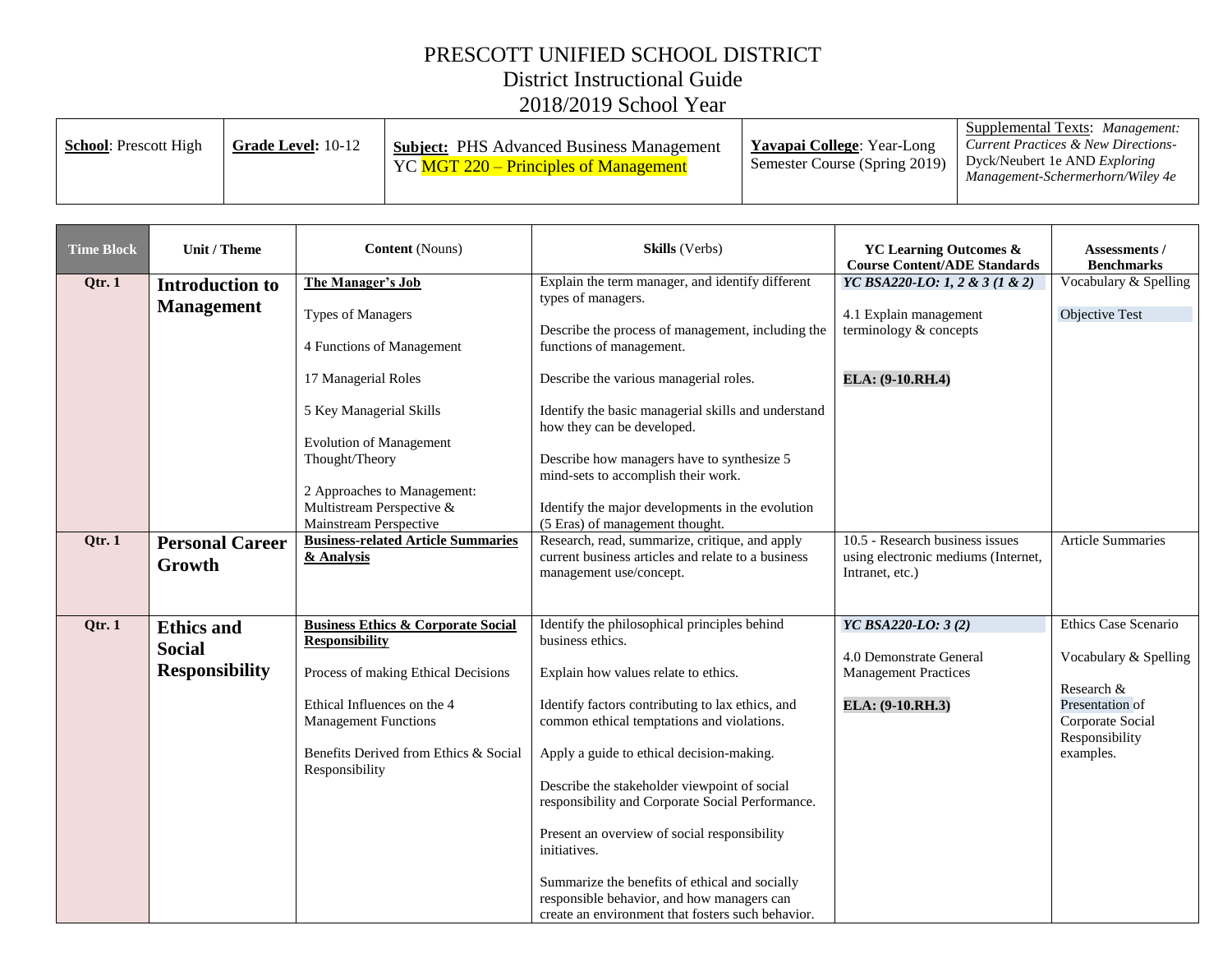| Qtr. 1 | <b>FBLA Prep</b> | Future Business Leaders of America<br>(FBLA) Business Ethics State<br>Competitive Event Prep                                                                                                                                                 | Research, prepare, present, and be judged.                                                                                                                                                                                                                                                                                                                                                    | 4.0 Demonstrate General<br><b>Management Practices</b><br>4.4 Apply management principles<br>to projects.                                                                                                                                                                                                                                                                                                                                                                                                                                                                                                                                                                                         | Ethics Case Scenario<br>research $\&$<br>Presentation.                                                                                                                                                             |
|--------|------------------|----------------------------------------------------------------------------------------------------------------------------------------------------------------------------------------------------------------------------------------------|-----------------------------------------------------------------------------------------------------------------------------------------------------------------------------------------------------------------------------------------------------------------------------------------------------------------------------------------------------------------------------------------------|---------------------------------------------------------------------------------------------------------------------------------------------------------------------------------------------------------------------------------------------------------------------------------------------------------------------------------------------------------------------------------------------------------------------------------------------------------------------------------------------------------------------------------------------------------------------------------------------------------------------------------------------------------------------------------------------------|--------------------------------------------------------------------------------------------------------------------------------------------------------------------------------------------------------------------|
| Qtr. 2 | <b>Planning</b>  | <b>General Framework for Planning</b><br><b>Strategic Planning and Business</b><br>Strategies<br>Operating Plans, Policies, Procedures,<br>and Rules                                                                                         | Summarize a general framework for planning and<br>apply it to enhance your planning skills.<br>Explain the use of operating plans, policies,<br>procedures, and rules.                                                                                                                                                                                                                        | YC BSA220-LO: 4(3)<br>5.4 Communicate organizational<br>policies & procedures using<br>appropriate methods and<br>technologies.                                                                                                                                                                                                                                                                                                                                                                                                                                                                                                                                                                   | Create Policies, Rules,<br>& Procedure Manuals                                                                                                                                                                     |
| Qtr. 2 | <b>Planning</b>  | <b>Problem-Solving &amp; Decision-</b><br><b>Making</b><br>Nonprogrammed vs. Programmed<br>Decisions<br>Steps in Problem Solving & Decision-<br>Making<br>Group Problem-Solving & Decision-<br>Making<br><b>Creative Problem-Solving</b>     | Differentiate between nonprogrammed and<br>programmed decisions.<br>Explain the steps involved in making a<br>nonprogrammed decision.<br>Understand the major factors that influence<br>decision making in organizations.<br>Appreciate the value and potential limitations of<br>group decision making.<br>Understand the nature of creativity and how it<br>contributes to managerial work. | YC BSA220-LO: 4(3)<br>4.0 Demonstrate General<br>Management Practices.                                                                                                                                                                                                                                                                                                                                                                                                                                                                                                                                                                                                                            | Vocabulary & Spelling<br>Problem-Solving Case<br>Scenario &<br>Presentation.                                                                                                                                       |
| Qtr. 2 | <b>Planning</b>  | <b>Setting Goals and Making Plans</b><br><b>SMART Goals</b><br>Project Planning<br>Graphical Planning, Scheduling, and<br><b>Control Tools-Forecasting Methods</b><br>Program Evaluation & Review<br>Technique (PERT)<br><b>Gantt Charts</b> | Identify the components of SMART goal format<br>and its use.<br>Establish the purpose and aspirations of the<br>organization<br>Describe how to use Gantt charts and PERT<br>planning techniques.                                                                                                                                                                                             | YC BSA220-LO: 4(3)<br>2.5 Predict how changes in sales<br>volume, unit costs & unit sales<br>pricing affect net income.<br>4.4 Apply management principles<br>to projects.<br>4.5 Develop management<br>objectives<br>5.3 Manage various reports,<br>records & files using appropriate<br>methods and technologies.<br>7.1 Identify analytical & statistical<br>tools (PERT, GANTT) used in<br>project planning.<br>7.2 Analyze & prioritize needs of<br>an organization.<br>7.3 Determine quality measures &<br>countermeasures.<br>7.4 Develop project plans &<br>timelines.<br>7.5 Schedule employee work<br>assignments.<br>7.6 monitor project progress with<br>management reporting system. | Create personal<br><b>SMART Goals</b> , work<br>towards achieving, and<br>create 'evidence'.<br>PERT and Gantt chart<br>creation project.<br>Vocabulary & Spelling<br>Forecasting Methods<br><b>Objective Test</b> |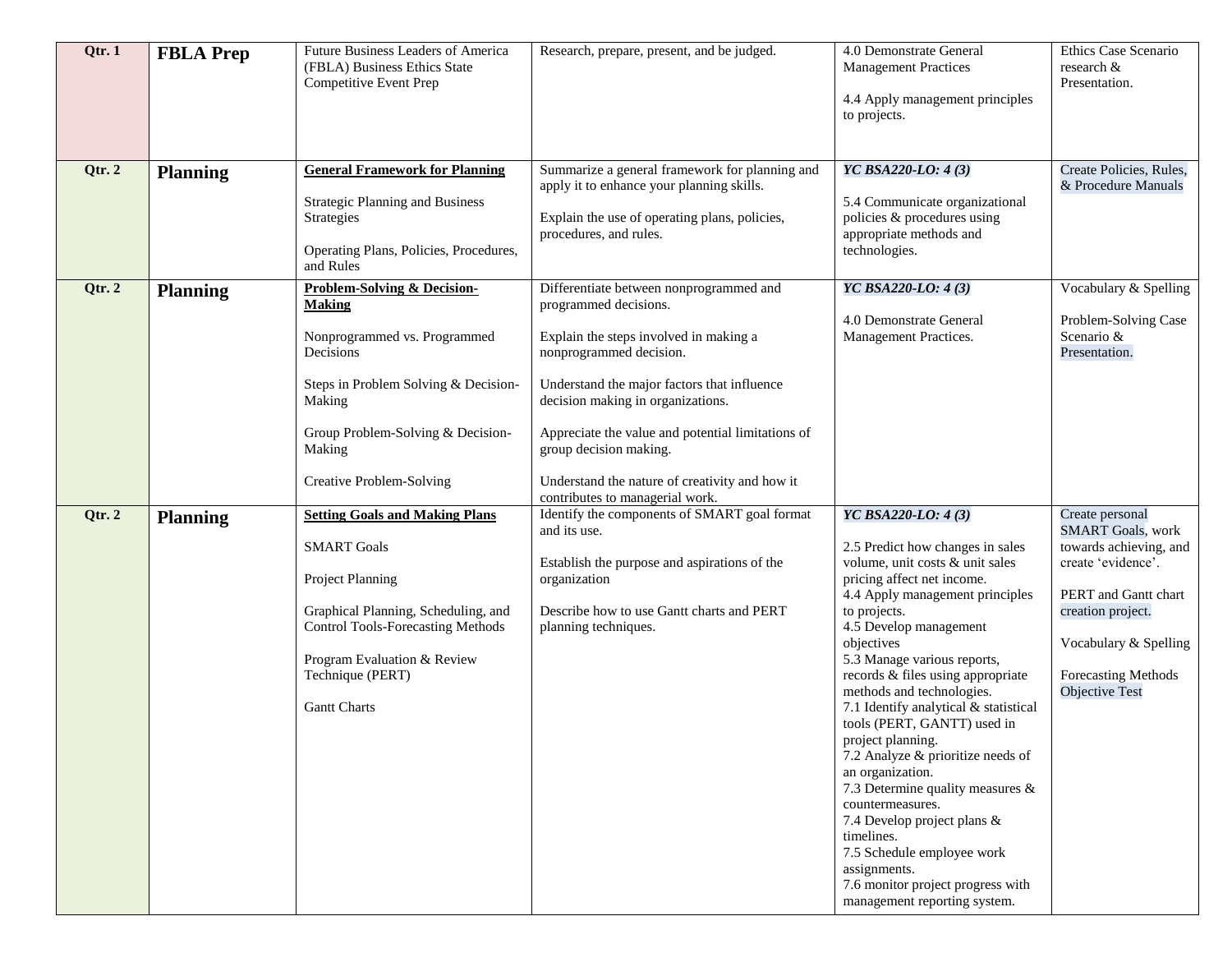| Qtr. 2   | Planning (con't)                                       | <b>Setting Goals and Making Plans</b><br>(con't)                                                                                                                        |                                                                                                                                                                                                                                                                                                                                                                                                                                                                                                  | ELA: (11-12.RH.7)<br>7.7 Adjust action based upon<br>collection & analysis of project<br>data & records.<br>8.5 Analyze & prepare budgets for<br>an organization.<br>9.1 Interpret data on financial<br>statements (income statement,<br>balance sheet, cash flow statement,<br>net worth statement)<br>9.2 Prepare comparative (actual vs.<br>budgeted) income statements<br>9.3 Prepare cost and revenue<br>analyses<br>9.4 Forecast financial growth based<br>upon organization's future<br>10.3 Use electronic<br>communications, project<br>management $&$ scheduling |                                                                                                                                                    |
|----------|--------------------------------------------------------|-------------------------------------------------------------------------------------------------------------------------------------------------------------------------|--------------------------------------------------------------------------------------------------------------------------------------------------------------------------------------------------------------------------------------------------------------------------------------------------------------------------------------------------------------------------------------------------------------------------------------------------------------------------------------------------|----------------------------------------------------------------------------------------------------------------------------------------------------------------------------------------------------------------------------------------------------------------------------------------------------------------------------------------------------------------------------------------------------------------------------------------------------------------------------------------------------------------------------------------------------------------------------|----------------------------------------------------------------------------------------------------------------------------------------------------|
| Qtr. $2$ | <b>Planning</b>                                        | <b>Strategic Management</b><br>Organization's Mission & Vision<br>Statement<br><b>SWOT Analysis</b><br>The Strategic Management Process<br><b>E-Business Strategies</b> | Define the term strategic Management, and<br>explain its relationship to strategic planning,<br>implementation, and control.<br>Describe the nature of business strategy.<br>Explain how business strategy is developing,<br>including SWOT analysis.<br>Explain the nature and purpose of a SWOT<br>analysis.<br>Identify levels of business strategy, competitive<br>forces, and types of business strategies.<br>Identify and describe the four steps in the strategic<br>management process. | software.<br>YC BSA220-LO: 4 & 8 (3 &7)<br>2.1 Explain marketing terminology<br>& marketing concepts $-$ e-Business<br>5.5 Perform managerial reporting<br>duties.<br>9.5 Prepare a presentation to<br>demonstrate decisions based upon<br>financial data analysis, accounting<br>practices, the organization's vision<br>and business plan<br>10.4 Use multimedia software to<br>generate presentations & reports.<br>ELA: (9-10.RST.1)                                                                                                                                   | Creation of personal<br>Mission & Vision<br>statements.<br><b>SWOT Case Scenario</b><br>Analysis<br>Vocabulary & Spelling<br><b>Objective Test</b> |
| Qtr. 2   | <b>Personal Career</b><br>Growth &<br><b>FBLA Prep</b> | <b>Resume, Cover Letter, Job</b><br><b>Applications, and Interviewing</b><br>E-Portfolios - LinkedIn Profiles                                                           | Update resumes, cover letters, job application<br>information.<br>Practice and prepare for in-person and virtual<br>interviews<br>Create E-Portfolio                                                                                                                                                                                                                                                                                                                                             | 10.2 Utilize appropriate hardware<br>and software to generate business<br>communications and reports (word<br>processing, spreadsheet, database,<br>graphics, etc.)                                                                                                                                                                                                                                                                                                                                                                                                        | E-Portfolio<br>Creation/LinkedIn<br>Profiles                                                                                                       |
| Qtr. 3   | <b>FBLA Prep</b>                                       | Future Business Leaders of America<br>(FBLA) Management Decision-<br>Making & Emerging Business Issues<br><b>State Competitive Event Prep</b>                           | Practice Case Scenarios, present, and be judged.                                                                                                                                                                                                                                                                                                                                                                                                                                                 | 4.4 Apply management principles<br>to projects.                                                                                                                                                                                                                                                                                                                                                                                                                                                                                                                            | Case Analysis<br>Scenario and<br>Presentation                                                                                                      |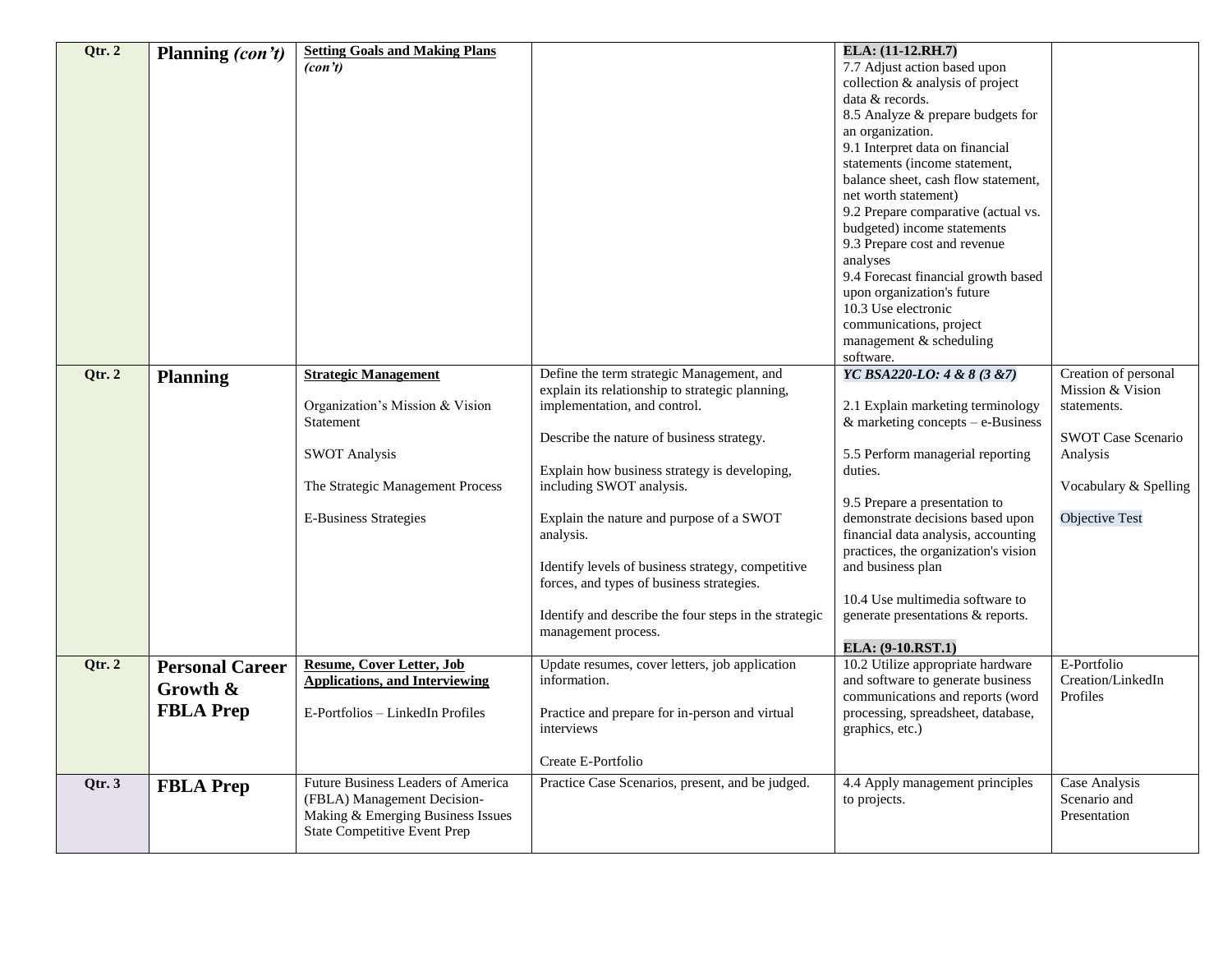| Qtr. 3 | Organizing | <b>Fundamentals of Organizing</b><br>Mainstream: Standardization,<br>Specialization, Centralization,<br>Departmentalization<br>Multistream: Experimentation,                                                                                                                                                | Describe the bureaucratic organization structure<br>and discuss its advantages and disadvantages.<br>Explain the major ways in which organizations are<br>divided into departments.                                                                                                                                                                                                                                                                                                                                                                                                                                                                                                       | YC BSA220-LO: 5 (4)<br>4.0 Demonstrate General<br>Management Practices.                                                                                                                                                                                                                                                                                                                                                                                                                                                                                                                                                                                                                                                                           | Vocabulary & Spelling<br>Poster creation<br>differentiating<br>Objective Test                                                                                                                          |
|--------|------------|-------------------------------------------------------------------------------------------------------------------------------------------------------------------------------------------------------------------------------------------------------------------------------------------------------------|-------------------------------------------------------------------------------------------------------------------------------------------------------------------------------------------------------------------------------------------------------------------------------------------------------------------------------------------------------------------------------------------------------------------------------------------------------------------------------------------------------------------------------------------------------------------------------------------------------------------------------------------------------------------------------------------|---------------------------------------------------------------------------------------------------------------------------------------------------------------------------------------------------------------------------------------------------------------------------------------------------------------------------------------------------------------------------------------------------------------------------------------------------------------------------------------------------------------------------------------------------------------------------------------------------------------------------------------------------------------------------------------------------------------------------------------------------|--------------------------------------------------------------------------------------------------------------------------------------------------------------------------------------------------------|
|        |            | Sensitization, Dignification,<br>Participation.                                                                                                                                                                                                                                                             |                                                                                                                                                                                                                                                                                                                                                                                                                                                                                                                                                                                                                                                                                           |                                                                                                                                                                                                                                                                                                                                                                                                                                                                                                                                                                                                                                                                                                                                                   |                                                                                                                                                                                                        |
| Qtr. 3 | Organizing | <b>Organization Design</b><br>Organization Structure, Effectiveness,<br>Strategy & Technology<br>Organization Charts<br>Changing shape of Organizations:<br>Hourglass, Cluster, Virtual<br><b>Effective Delegation</b><br>Organizational Culture & Managing<br>Change                                       | Identify key factors that influence the selection of<br>organization structure.<br>Define the term delegation, and list at least five<br>common barriers to delegation.<br>Explain how the traditional pyramid organization<br>is being reshaped.<br>Describe at least 3 characteristics of organizational<br>cultures.<br>Identify major aspects of organizational culture.                                                                                                                                                                                                                                                                                                              | YC BSA220-LO: 5 (4)<br>4.2 Compare & contrast vertical &<br>horizontal management structures<br>in organizations<br>4.3Explain the role of top, middle<br>& supervisory levels of<br>management<br>5.1 Create organizational and<br>departmental charts based on<br>functions.<br>5.3 Manage various reports,<br>records & files using appropriate<br>methods and technologies.<br>ELA: (9-10.RST.7)                                                                                                                                                                                                                                                                                                                                              | Chart creation<br>Research &<br>presentation of<br>organizational culture<br>Vocabulary & Spelling                                                                                                     |
| Qtr. 3 | Organizing | <b>Human Resource Management</b><br>Job Analysis & Planning<br>Staffing<br>Training & Development<br>Job Design, Description, Enrichment<br>Physical Space Utilization and<br>Ergonomics<br>High-Performance Work Systems<br>Performance Management<br>Contemporary Human Resource<br>Challenges & Problems | Explain how human resource management is part<br>of business strategy.<br>Describe components of organizational staffing.<br>Identify & describe the Knowledge, Skills,<br>Abilities, and Other characteristics (KSAOs)<br>necessary for a specific job.<br>Present an overview of recruitment, selection,<br>employee orientation, training, and development.<br>Describe job enrichment, including the job<br>characteristics model.<br>Illustrate how ergonomic factors can be part of job<br>design.<br>Plan physical space utilization.<br>Explain the basics of a performance evaluation<br>system.<br>Explain how job design can contribute to a high-<br>performance work system. | YC BSA220-LO: 5 (4)<br>4.4 Apply management principles<br>to projects.<br>5.2 Conduct task analysis.<br>5.5 Perform managerial reporting<br>duties.<br>6.1 Analyze current & future<br>staffing needs of a business<br>6.2 Develop job descriptions for an<br>organization.<br>6.3 Utilize appropriate mediums to<br>identify candidates for available<br>positions.<br>6.4 Explain the selection process of<br>candidates.<br>6.5 Orient new employees to an<br>organization and the job.<br>4.6 Plan physical space utilization.<br>4.7 Explain how ergonomics<br>impacts the productivity<br>6.6 Monitor employee<br>performance.<br>6.7 Assess employee performance.<br>6.8 Explain discipline & dismissal<br>procedures<br>ELA: (9-10.RST.3) | Project encompassing<br>all phases of Human<br>Resource<br>Management: Job<br>Analysis, write job<br>description, staffing,<br>create training video,<br>performance review,<br>workspace design, etc. |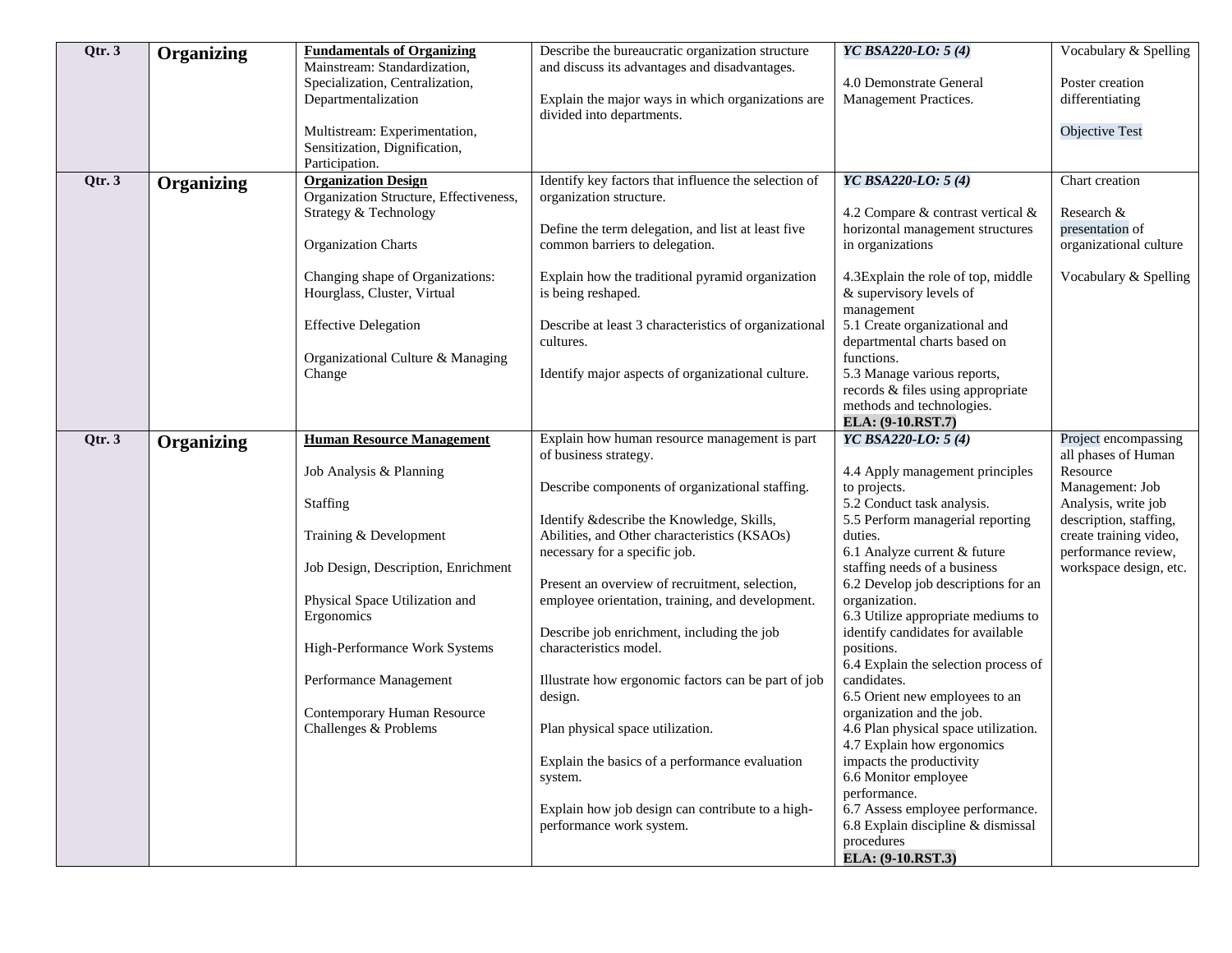| Qtr. 4 | <b>Managing for</b><br><b>Personal</b><br><b>Effectiveness</b> | <b>Enhancing Personal Productivity &amp;</b><br><b>Managing Stress</b><br>Improve Work Habits, Time<br>Management, & Stress Management                                                 | Identify techniques for improving work habits &<br>time management.<br>Explain why people procrastinate, and identify                                                                                                                                                                             | 4.0 Demonstrate General<br>Management Practices.                                                                   | Self-application<br>project and report. |
|--------|----------------------------------------------------------------|----------------------------------------------------------------------------------------------------------------------------------------------------------------------------------------|---------------------------------------------------------------------------------------------------------------------------------------------------------------------------------------------------------------------------------------------------------------------------------------------------|--------------------------------------------------------------------------------------------------------------------|-----------------------------------------|
|        |                                                                | Techniques.<br>Understanding & Reducing<br>Procrastination<br>The Nature of Stress & Burnout                                                                                           | techniques for reducing procrastination.<br>Understand the nature of stress burnout, including<br>their consequences.<br>Explain how stress can be managed effectively.                                                                                                                           |                                                                                                                    |                                         |
| Qtr. 4 | <b>Personal Career</b><br>Growth                               | <b>Business Management Book Review</b><br>& Analysis                                                                                                                                   | Read, summarize, review, and present information<br>learned from various business management books.                                                                                                                                                                                               | 4.0 Demonstrate General<br><b>Management Practices</b>                                                             | Book review &<br>presentation           |
| Qtr. 4 | <b>Leading</b>                                                 | Leadership<br>Link Between Leadership &<br>Management<br>Leadership Use of Power & Authority                                                                                           | Differentiate between leadership & management.<br>Describe how leaders influence & empower team<br>members.<br>Identify important leadership characteristics,                                                                                                                                     | YC BSA220-LO: 6(5)<br>4.0 Demonstrate General<br><b>Management Practices</b>                                       | Vocabulary & Spelling<br>Objective Test |
|        |                                                                | Characteristics, Traits, & Behaviors of<br><b>Effective Leaders</b><br>Leadership Styles<br>The Leader as a Mentor & Coach                                                             | skills, & behaviors.<br>Describe participative leadership, authoritarian<br>leadership, the Leadership Grid, situational, &<br>entrepreneurial leadership.                                                                                                                                        |                                                                                                                    |                                         |
|        |                                                                | Leadership Skills                                                                                                                                                                      | Explain the leadership role of mentoring $\&$<br>coaching.                                                                                                                                                                                                                                        |                                                                                                                    |                                         |
| Qtr. 4 | <b>Leading</b>                                                 | Motivation<br>Relationship Between Motivation,<br>Performance, and Commitment                                                                                                          | Explain the relationship between motivation $\&$<br>performance.<br>Present an overview of major theories of need<br>satisfaction in explaining motivation.                                                                                                                                       | YC BSA220-LO: 6(5)<br>3.1 Set short-and long-term goals<br>for assigned areas of<br>responsibility/accountability. | Vocabulary & Spelling<br>Objective Test |
|        |                                                                | Motivation Through Need Satisfaction<br>Motivation Through Goal Setting<br><b>Behavior Modification</b><br><b>Expectancy Theory of Motivation</b><br><b>Motivation Through Rewards</b> | Explain how goal setting is used to motivate.<br>Describe application of behavior modification to<br>worker motivation.<br>Explain motivation according to expectancy<br>theory.<br>Distinguish extrinsic rewards from intrinsic                                                                  | 3.2 Plan & organize work.<br>3.3 Monitor & adjust performance.<br>3.4 Solicit & use feedback.                      |                                         |
|        |                                                                | Motivation Through Quality-of-Work-<br>Life Programs<br>Motivation Through Employee<br>Participation                                                                                   | reward, and list four rules for administering<br>extrinsic rewards effectively.<br>Explain how quality control circles, open-book<br>management, and self-managed teams promote<br>employee participation.<br>Explain motivating today's diverse workforce with<br>quality-of-work-life programs. |                                                                                                                    |                                         |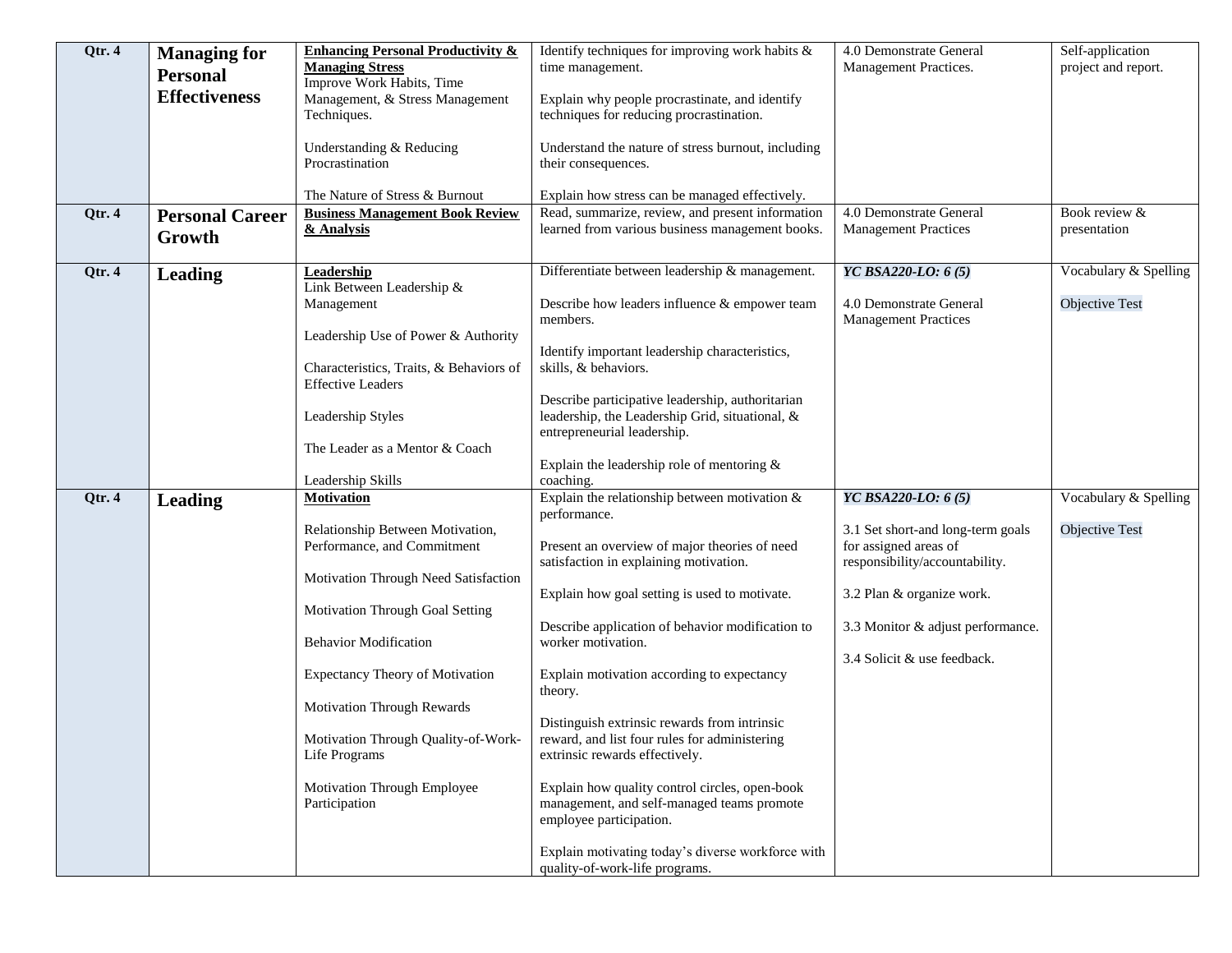| Qtr. 4 | Leading            | Communication                                                   | Describe the steps in the communication process.                                          | YC BSA220-LO: 6(5)                                                     | Vocabulary & Spelling |
|--------|--------------------|-----------------------------------------------------------------|-------------------------------------------------------------------------------------------|------------------------------------------------------------------------|-----------------------|
|        |                    | Communication Process & Nonverbal<br>Communication              | Recognize the major types of nonverbal                                                    | 1.8 Describe the impact of quality                                     | <b>Objective Test</b> |
|        |                    |                                                                 | communication in the workplace.                                                           | business communications on the                                         |                       |
|        |                    | Organizational Channels & Directions<br>of Communication        | Explain & illustrate the difference between formal                                        | success of an organization.                                            |                       |
|        |                    |                                                                 | & informal communication channels.                                                        | 5.4 Communicate organizational                                         |                       |
|        |                    | Barriers & Overcoming Barriers                                  |                                                                                           | policies & procedures using                                            |                       |
|        |                    | How to conduct Effective Meetings                               | Identify communication barriers & develop tactics<br>for overcoming.                      | appropriate methods and<br>technologies.                               |                       |
|        |                    |                                                                 |                                                                                           |                                                                        |                       |
|        |                    | Organizational Politics &<br><b>Interpersonal Communication</b> | Describe how to conduct more effect meetings.                                             | 5.3 Manage various reports,<br>records & files using appropriate       |                       |
|        |                    |                                                                 | Describe how organizational (or office) politics                                          | methods and technologies.                                              |                       |
|        |                    |                                                                 | affect interpersonal communication.                                                       | ELA: (11-12.RST.5)                                                     |                       |
| Qtr. 4 | <b>Controlling</b> | <b>Fundamentals of Organizational</b><br><b>Control</b>         | Explain how controlling relates to the other<br>management functions.                     | YC BSA220-LO: 7(6)                                                     | Vocabulary & Spelling |
|        |                    | Types of Control                                                |                                                                                           | $1.6$ – Describe an understanding of                                   | Objective Test        |
|        |                    |                                                                 | Understand the different types and strategies of                                          | risk management.                                                       |                       |
|        |                    | Components of Organizational<br><b>Control Systems</b>          | control.                                                                                  | ELA: (11-12.RST.2)                                                     |                       |
|        |                    |                                                                 | Describe the 4 steps in the control process:                                              |                                                                        |                       |
|        |                    | <b>Strategic Control</b>                                        | Establish Performance Standards, Monitor<br>Performance, Evaluate Performance, Respond    |                                                                        |                       |
|        |                    | Steps in the Control Process                                    | Accordingly                                                                               |                                                                        |                       |
|        |                    | <b>Identifying Control Problems</b>                             | Specify several characteristics of effective                                              |                                                                        |                       |
|        |                    |                                                                 | controls.                                                                                 |                                                                        |                       |
|        |                    | <b>Characteristics of Effective Controls</b>                    |                                                                                           |                                                                        |                       |
|        |                    | Crisis/Risk Management                                          | Identify four key elements of a crisis management<br>program.                             |                                                                        |                       |
| Qtr. 4 | <b>Controlling</b> | <b>Managing Ineffective Performers</b>                          | Identify factors contributing to poor performance.                                        | YC BSA220-LO: 7(6)                                                     | Cartoon creations     |
|        |                    | Factors Contributing to Ineffective<br>Performance              | Describe the control model for managing                                                   | 4.4 Apply management principles                                        |                       |
|        |                    |                                                                 | ineffective performers.                                                                   | to projects.                                                           |                       |
|        |                    | The Control Model for Managing<br><b>Ineffective Performers</b> | Know what is required to coach and constructively                                         | 5.3 Manage various reports,<br>records & files using appropriate       |                       |
|        |                    |                                                                 | criticize employees.                                                                      | methods and technologies.                                              |                       |
|        |                    | Coaching and Constructive Criticism                             |                                                                                           | 5.5 Perform managerial reporting                                       |                       |
|        |                    | <b>Employee Discipline</b>                                      | Understand how to discipline employees.                                                   | duties.<br>6.6 Monitor employee                                        |                       |
|        |                    |                                                                 | Develop an approach to dealing with difficult                                             | performance.                                                           |                       |
|        |                    | Dealing with Difficult People,<br><b>Including Cynics</b>       | people, including cynics.                                                                 | 6.7 Assess employee performance.<br>6.8 Explain discipline & dismissal |                       |
|        |                    |                                                                 | Explain the recommended approach to termination                                           | procedures.                                                            |                       |
|        |                    | Terminations                                                    | employees.                                                                                |                                                                        |                       |
| Qtr. 4 | <b>Controlling</b> | <b>Information Technology and e-</b><br><b>Business</b>         | Summarize the demands information technology<br>places on the manager's job.              | YC BSA220-LO: 7(6)                                                     | Vocabulary & Spelling |
|        |                    | Information Technology & the                                    |                                                                                           | 1.9 Identify customer relations                                        | <b>Objective Test</b> |
|        |                    | Manager's Job                                                   | Describe positive and negative consequences of<br>information technology for the manager. | issues.                                                                |                       |
|        |                    | The Positive & Negative                                         |                                                                                           |                                                                        |                       |
|        |                    | Consequences of Information<br>Technology                       | Discuss the impact of the Internet on customers<br>and other external relationships.      |                                                                        |                       |